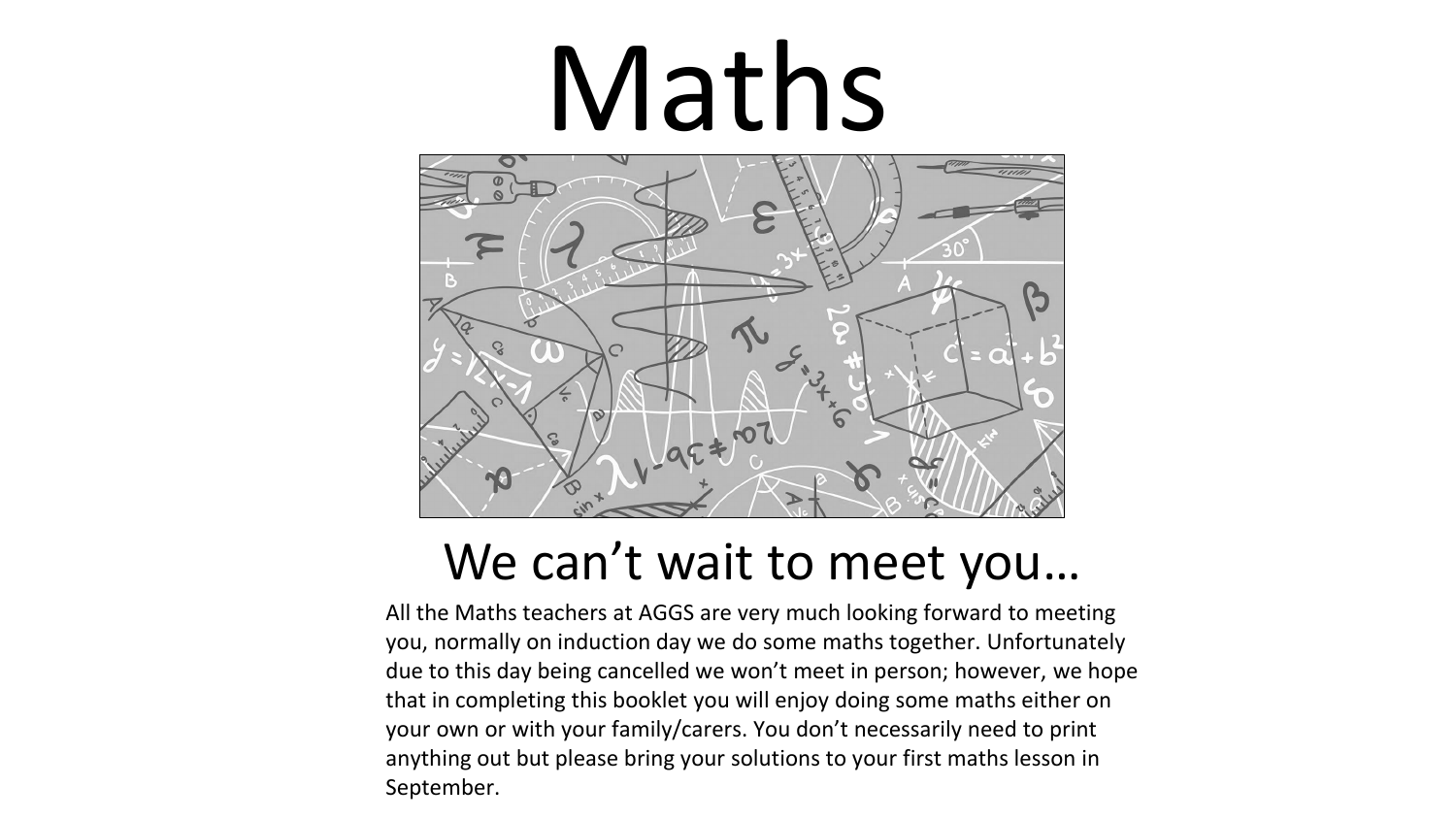## The 24 game…

One of our favourite things to do on induction day is to play the 24 game. The aim of the game is to be the first person to make the number 24.

For each game you have 4 numbers, you have to use **ALL** four numbers, you can add, subtract, multiply or divide these to make 24.

Example:





One Dot - Easiest

Now it's your turn, the 24 cards are below they get harder as you go through.









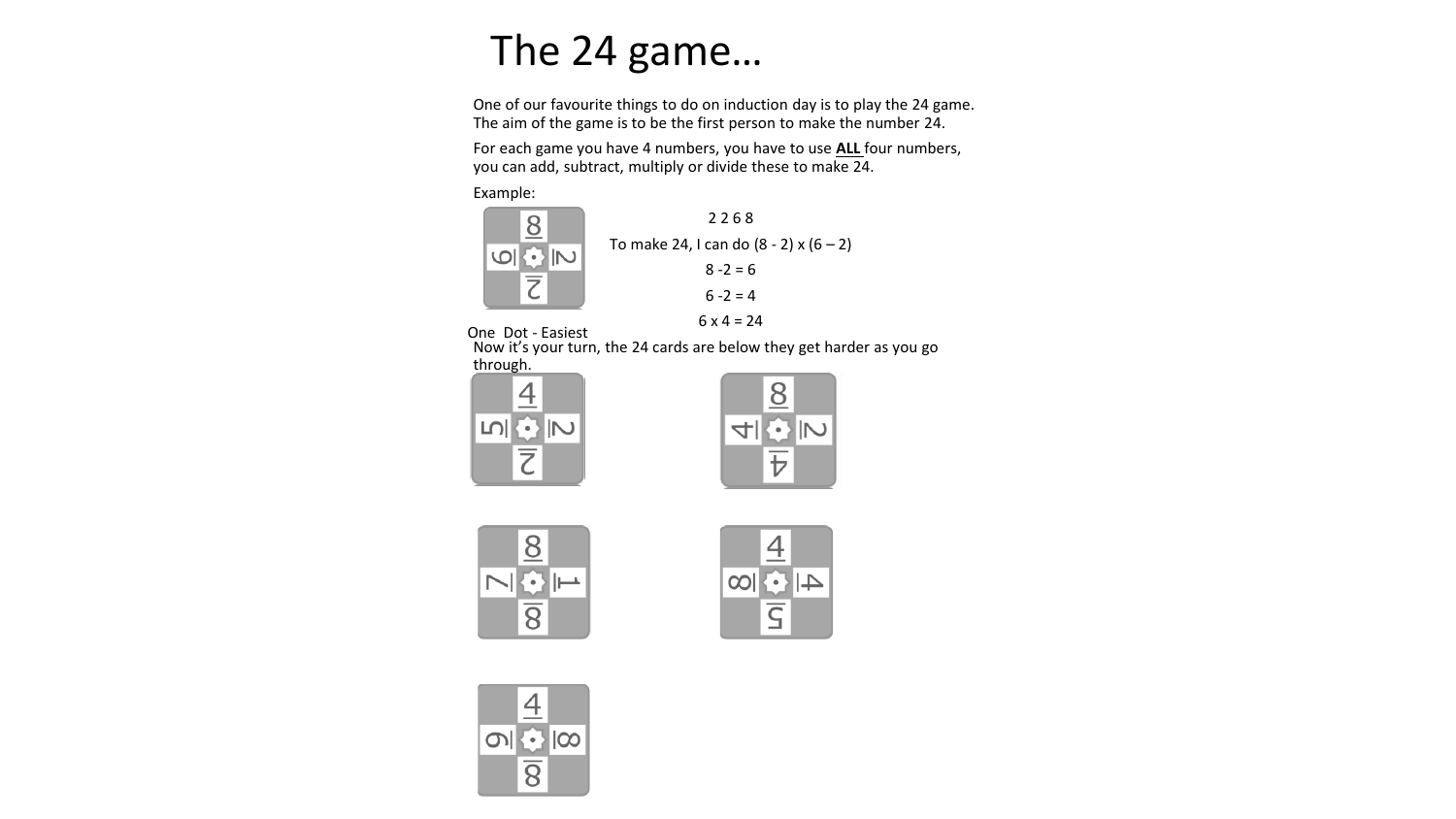### The 24 game…

two Dot medium









three Dot harder $8$ 이 金 | 0  $\overline{\zeta}$ 





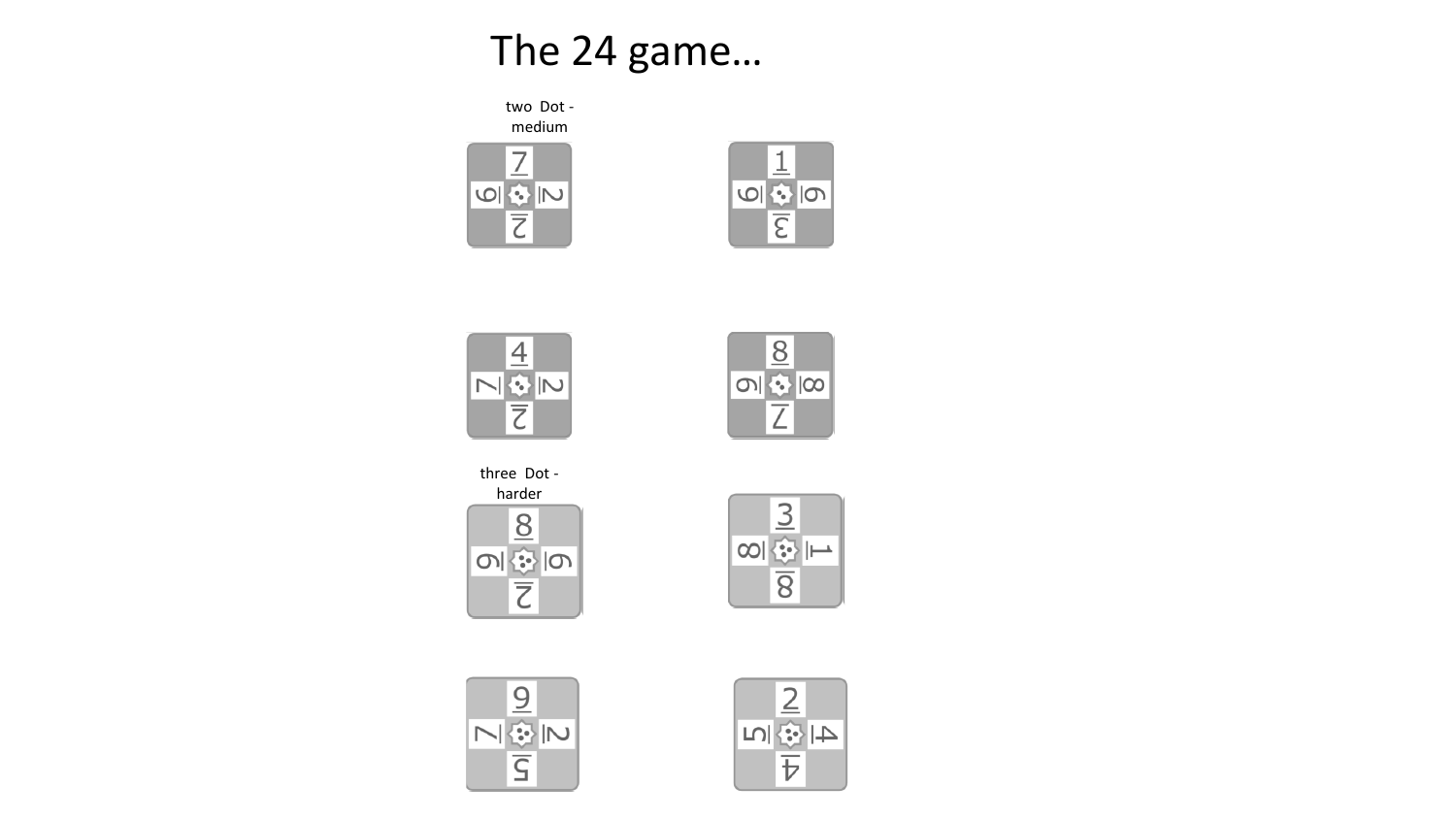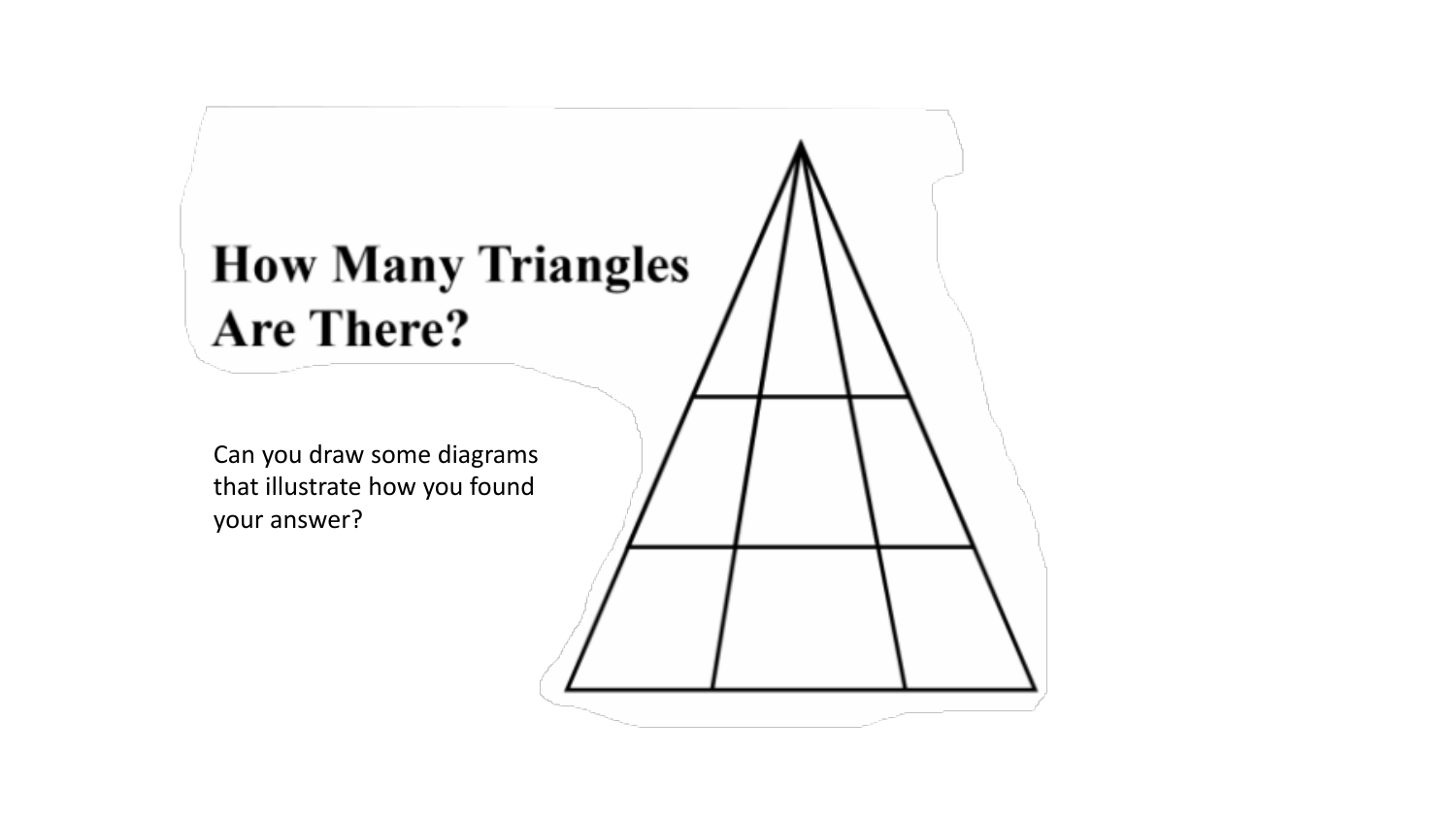#### **Totalines**

Numbers have to be placed in the empty circles. The numbers to be used are listed under each diagram and no given number may be used twice. The object is to place the numbers so that all those which lie along a straight line, as shown by the lines drawn, add up to the total which is also given under the diagram. The first one has been done for you.

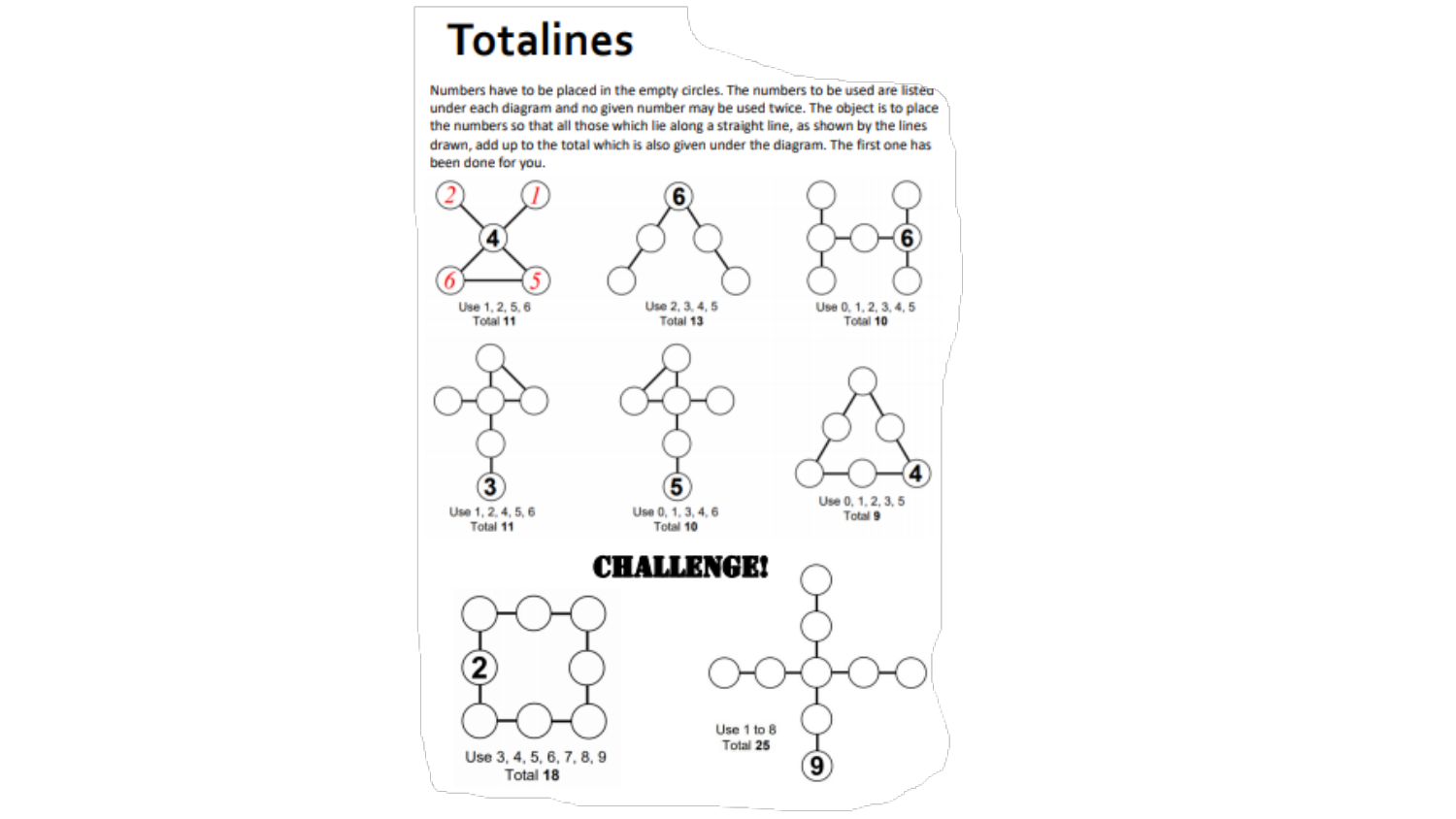#### Fill in the numbers 1-9 in this magic table

The numbers given on its sides are number products horizontally, vertically and diagonally.